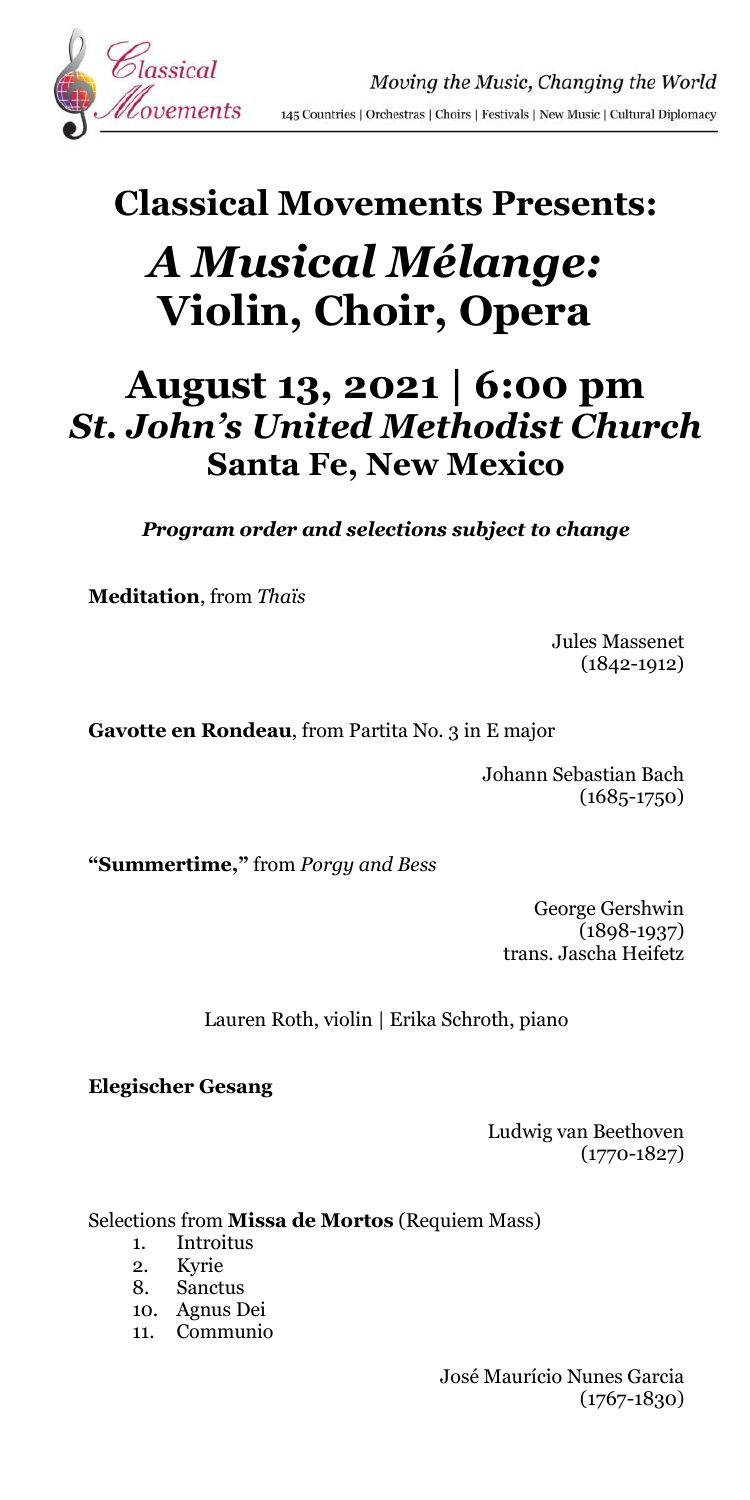

**Rise**

Arianne Abela  $(1986- )$ 

#### Choir of Hope & Harmony | Jeffrey Douma, conductor Erika Schroth, piano

**"Una furtiva lagrima,"** from *L'elisir d'amore*

Gaetano Donizetti (1797-1848)

**"Dalla sua pace,"** from *Don Giovanni*

Wolfgang Amadeus Mozart (1756-1791)

Selections from **Dichterliebe**

- 1. Im wunderschönen Monat Mai
- 2. Aus meinen Tränen sprießen
- 3. Die Rose, die Lilie, die Taube, die Sonne
- 4. Wenn ich in deine Augen she

Robert Schumann  $(1810 - 1856)$ 

**"Ah, mes amis,"** from *La fille du régiment*

Donizetti

Thomas Cilluffo, tenor | Erika Schroth, piano

**Hope Lingers On**

Lissa Schneckenburger arr. Andrea Ramsey

Choir of Hope & Harmony | Jeffrey Douma, conductor Erika Schroth, piano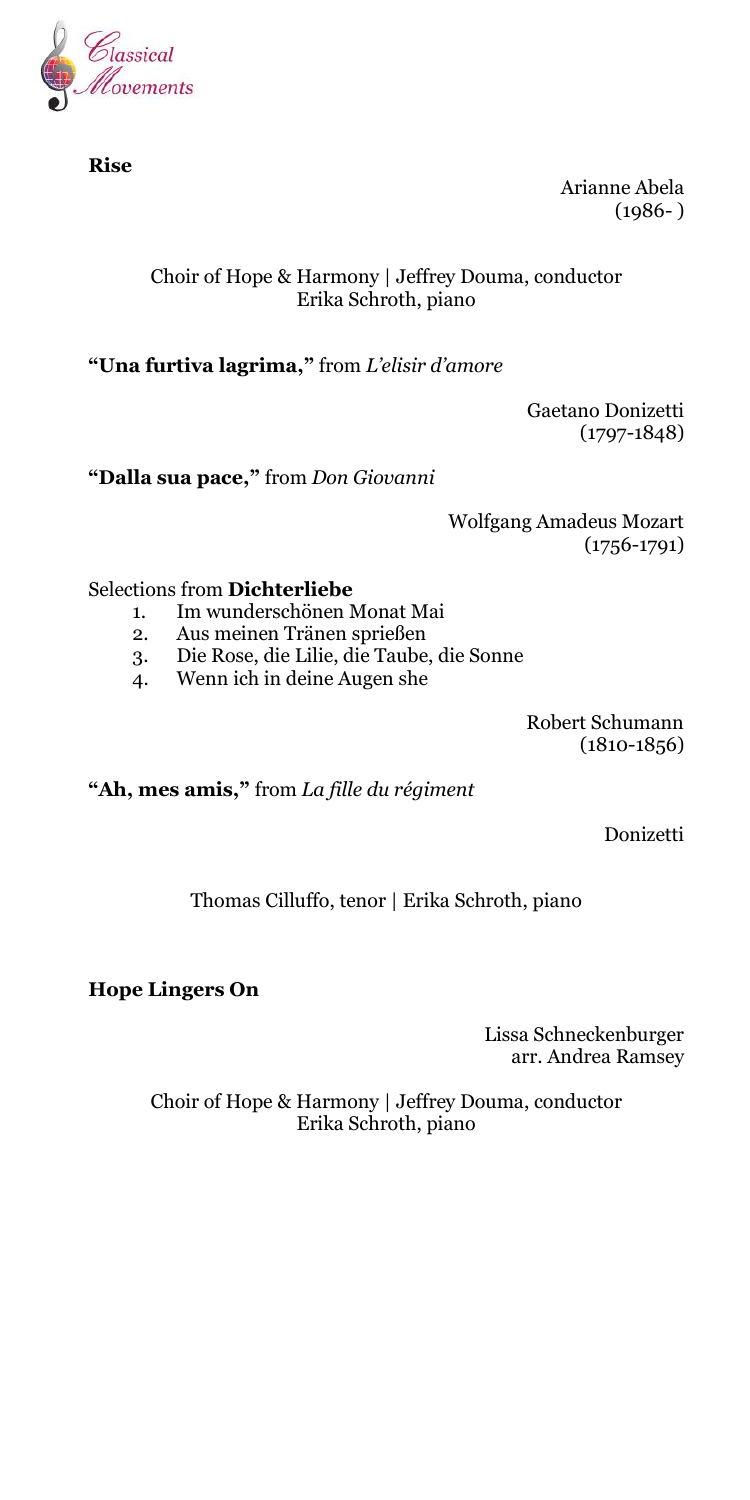

### **Performers**

The **Choir of Hope & Harmony** was first assembled in September 2020, as part of Classical Movements' Sounds of Hope & Harmony concert series, based out of the "Secret Garden" of their historic 18th-century office building in Old Town Alexandria, Virginia. Returning to the series by popular demand several times over the following year for various thematic programs, the choir has been re-formed and reimagined for this exciting Santa Fe program. Made up of singers from choirs around the country, the Choir of Hope & Harmony represents the resilience and love of choral music that lives in people from all walks of life.

Since the fall of 2003, **Jeffrey Douma** has served as Director of the Yale Glee Club, recently hailed by The New York Times as "one of the best collegiate singing ensembles, and one of the most adventurous." He also serves as Professor of Conducting at the Yale School of Music, where he teaches in the graduate choral program, as founding Director of the Yale Choral Artists, and as Artistic Director of the Yale International Choral Festival. He also currently serves as Musical Director of the Yale Alumni Chorus, which he has led on eight international tours. Douma earned a Bachelor of Music degree from Concordia College, Moorhead, MN, and the Doctor of Musical Arts degree in conducting from the University of Michigan. He lives in Hamden, CT, with his wife, pianist and conductor Erika Schroth, and their two children, Sofia and Will.

**Lauren Rustad Roth** is concertmaster of the Tucson Symphony Orchestra and joined the faculty of the University of Arizona as an Assistant Professor of Violin beginning in the 2013-2014 school year. Prior to these positions, she was concertmaster of the Canton Symphony. Ms. Roth earned a Master of Music degree from the Cleveland Institute of Music as a student of William Preucil, and she was accepted into his prestigious Concertmaster Academy. She holds undergraduate degrees from the University of Washington in Violin Performance and Italian Studies. Ms. Roth spends summers teaching and performing at various festivals including Prague Summer Nights, Marrowstone Music festival, National Taiwan Symphony Orchestra Youth Camp, and Carnegie Hall's National Youth Orchestra (NYO-USA). This summer, she is happy to join the Santa Fe Opera Orchestra. Outside of music, Ms. Roth enjoys playing and watching sports, yoga, and spending time with her nieces and nephews.

Tenor **Thomas Cilluffo** received his BM/MM from the University of Michigan, and grew up in Traverse City, MI, where he developed his love of music and theater, among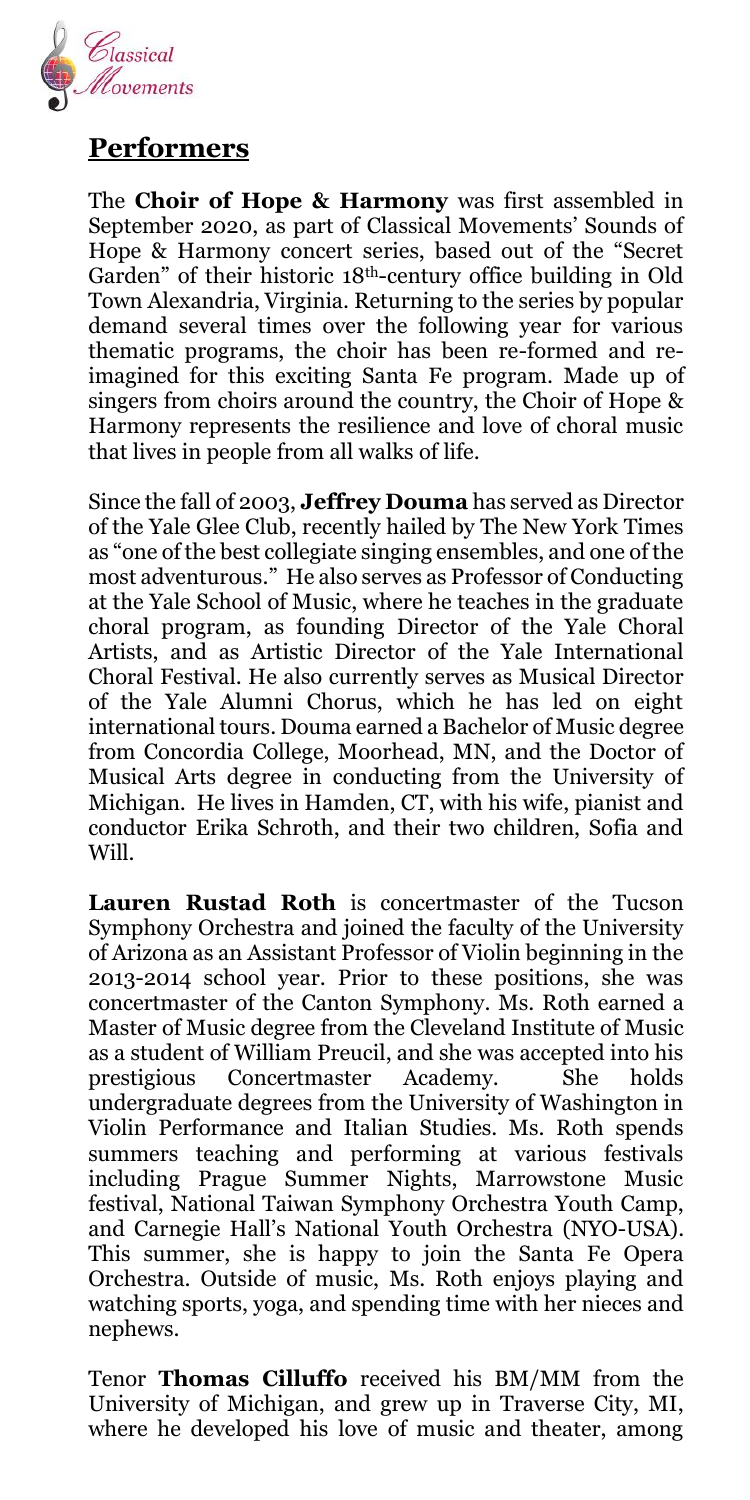

other artistic passions. Tom also crafts bespoke conducting batons for orchestral and choral conductors all over the world! Tom has performed with Portland Opera, Pittsburgh Festival Opera, Opera Colorado, and now with the Santa Fe Opera! He'll be singing the role of Don Curzio in Le Nozze di Figaro, Triquet Cover/Chorus in Eugene Onegin, and Chorus in The Lord of Cries. Some favorite roles include: Belfiore, La Finta Giardiniera; Almaviva, Il Barbiere di Siviglia; Pirelli, Sweeney Todd; Don Ottavio, Don Giovanni & Roméo, Roméo et Juliette.

Pianist **Erika Schroth** joined the faculty of the Hopkins School, in New Haven, Connecticut, in 2014 as Director of Choral Music. At Hopkins, she conducts the Concert Choir, the Junior School Chorus and Vocal Arts classes, teaches music theory, and serves as music director for mainstage theatre productions. She maintains a multi-faceted career as performer, teacher, and music director/conductor, and has performed as a solo and collaborative artist across the United States and Europe. The press has praised her chamber music performances as "impassioned" and "richly expressive". Prior to her appointment at Hopkins she taught at Wesleyan University, the Interlochen Center for the Arts, Oakland University, St. John's University, Deerfield Academy, the Wisconsin Conservatory of Music and Elm City Chamberfest. She has worked on several productions as music director for the acclaimed Yale Repertory Theatre, and has been a part of the musical teams at the Eugene O'Neill National Theatre Institute, the Yale Institute for Musical Theater, and the University of New Haven. She received her Master of Music degree in Piano from the University of Michigan.

#### **About Classical Movements**

Classical Movements is the premier concert tour company for the world's great orchestras and choirs, creating meaningful cultural experiences through orchestra tours and choir tours with their music in 145 countries. An industry leader since 1992, they understand both the travel and the performance needs of professional symphony orchestras and choruses, as well as conservatory, university, and youth ensembles. Producer of two international choir festivals—Ihlombe! in South Africa and Serenade! in Washington, D.C.—and the Prague Summer Nights: Young Artists Music Festival. Through the Eric Daniel Helms New Music Program, they have commissioned over 97 works from Grammy, Oscar, Pulitzer, and MacArthur-winning composers. Since its founding in 1992, as a truly global enterprise, Classical Movements remains committed to facilitating cultural diplomacy across the world.